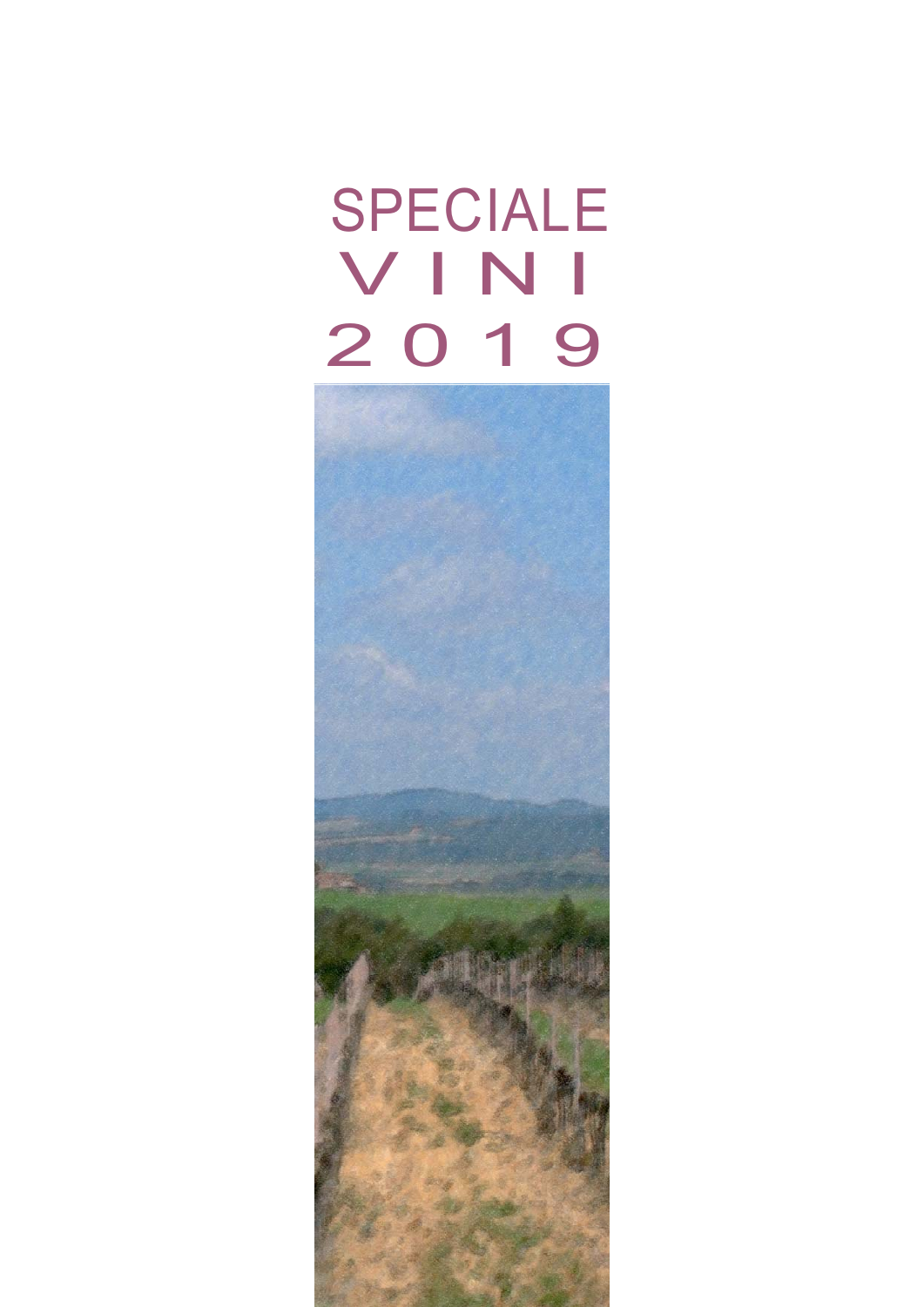## CHIAVETTA USB TAPPO

# DISPONIBILI DECINE DI MODELLI DI<br>CHIAVETTE USB CON DIVERSE CAPACITA' **E POWER BANK CON DIVERSE POTENZE**



PORTACHIAVI TAPPO

POWER BANK 2200 mAH CAVO STANDARD



# CHIAVETTA USB BOTTIGLIA

**PAUTLEAC** 

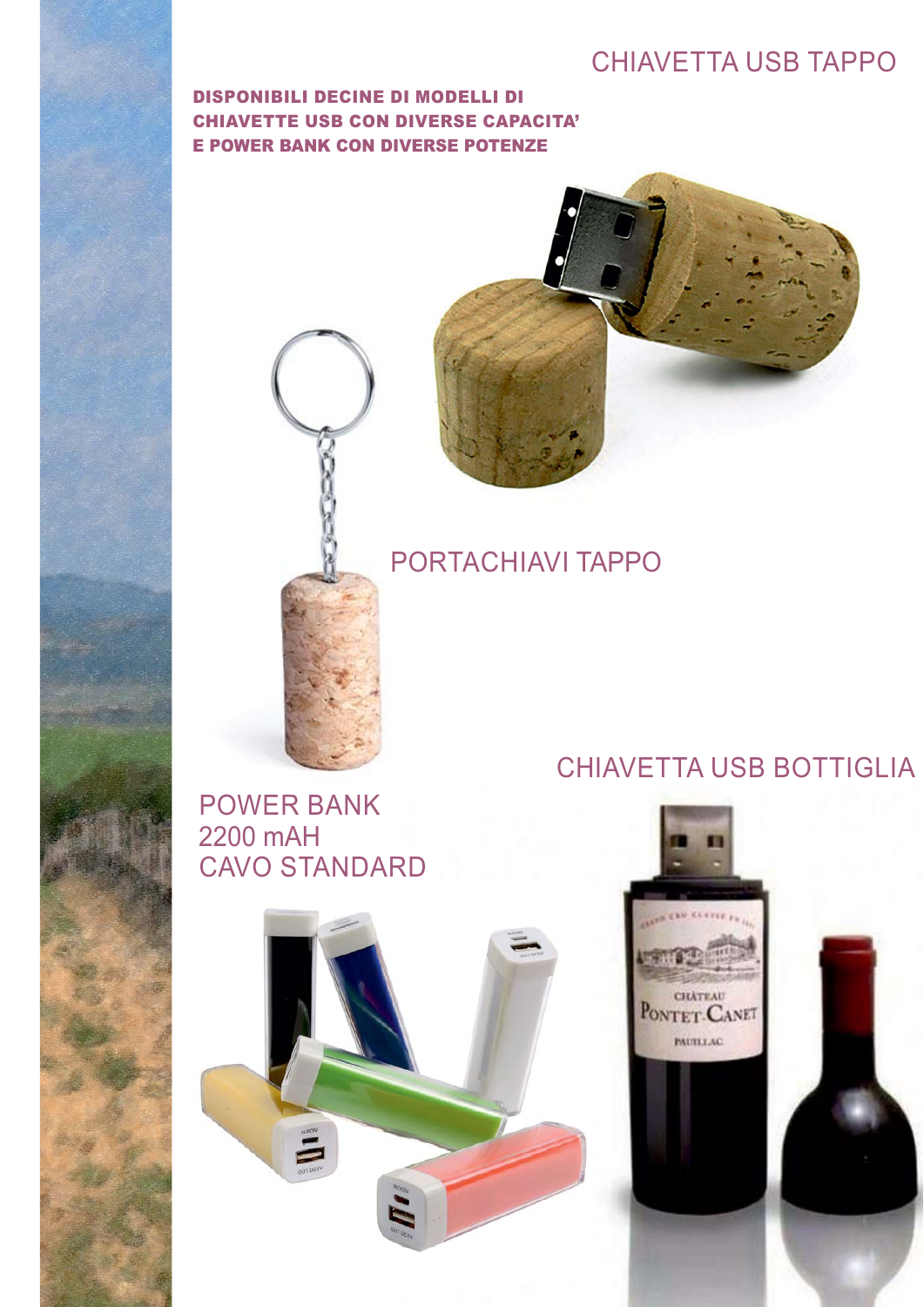BORSA COTONE ECRU CON MANICI LUNGHI COLORATI (MANICI DISPONIBILI IN 7 COLORI) 38x42 CM

#### BORSA COTONE CON TRACOLLA 34x40 CM, DISPONIBILE IN 10 COLORI



BORSA COTONE CON MANICI LUNGHI 42x42 CM, DISPONIBILE IN 17 COLORI E IN 5 GRAMMATURE

#### BORSA COTONE CON SOFFIETTO E MANICI LUNGHI 38x42x8 CM, DISPONIBILE IN 17 COLORI

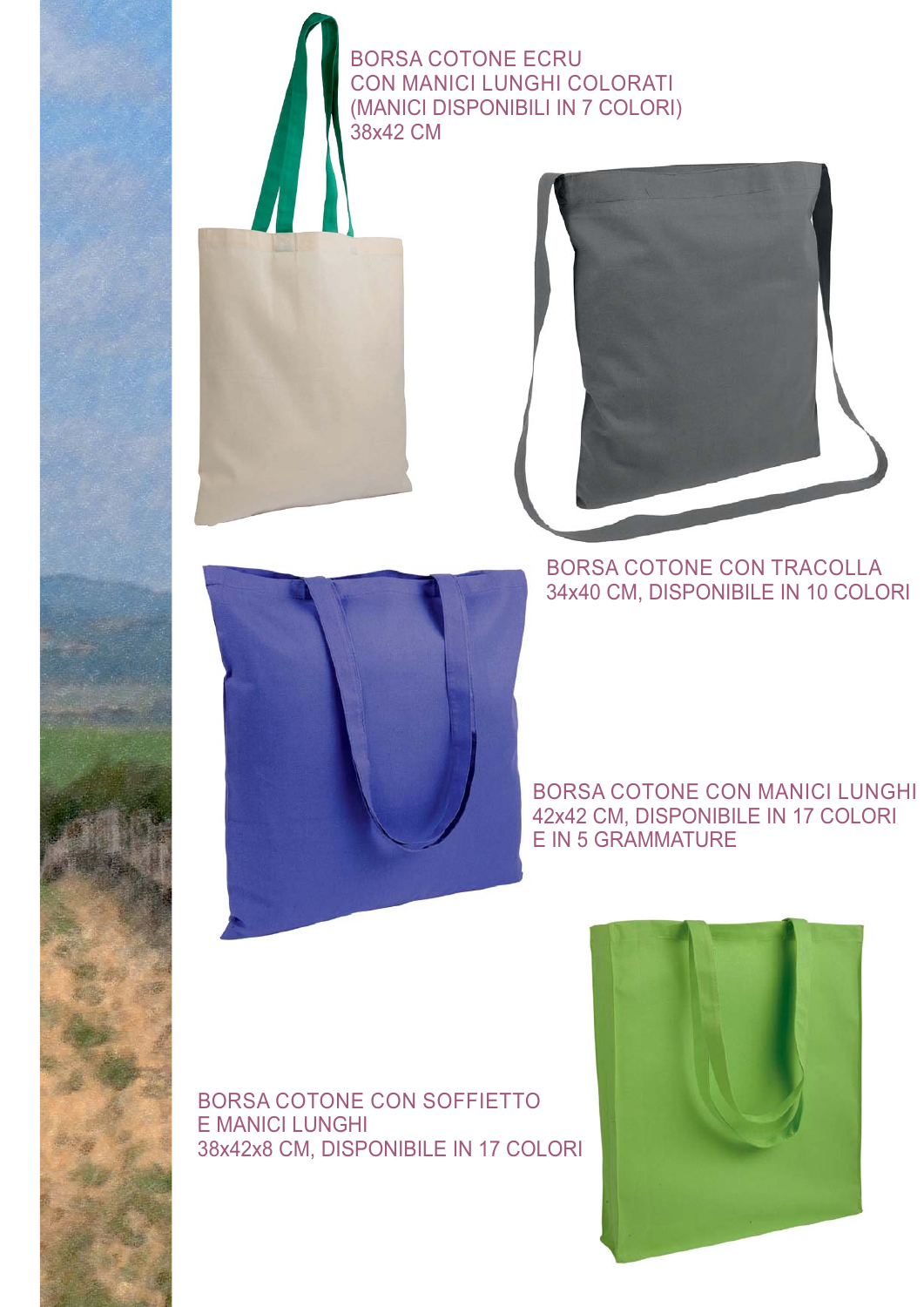

BORSA PORTABOTTIGLIE DA 4 O DA 6 IN MATERIALE LAMINATO DISPONIBILI IN 3 COLORI (BIANCO, BLU, BORDEAUX)





**PDIN** 

BORSA PORTABOTTIGLIA CON FINESTRA DA 1 O DA 2, IN JUTA CON MANICI IN BAMBOO





TASCA PORTABICCHIERE IN TNT, DISPONIBILE IN BIANCO, NERO, VERDE, BORDEAUX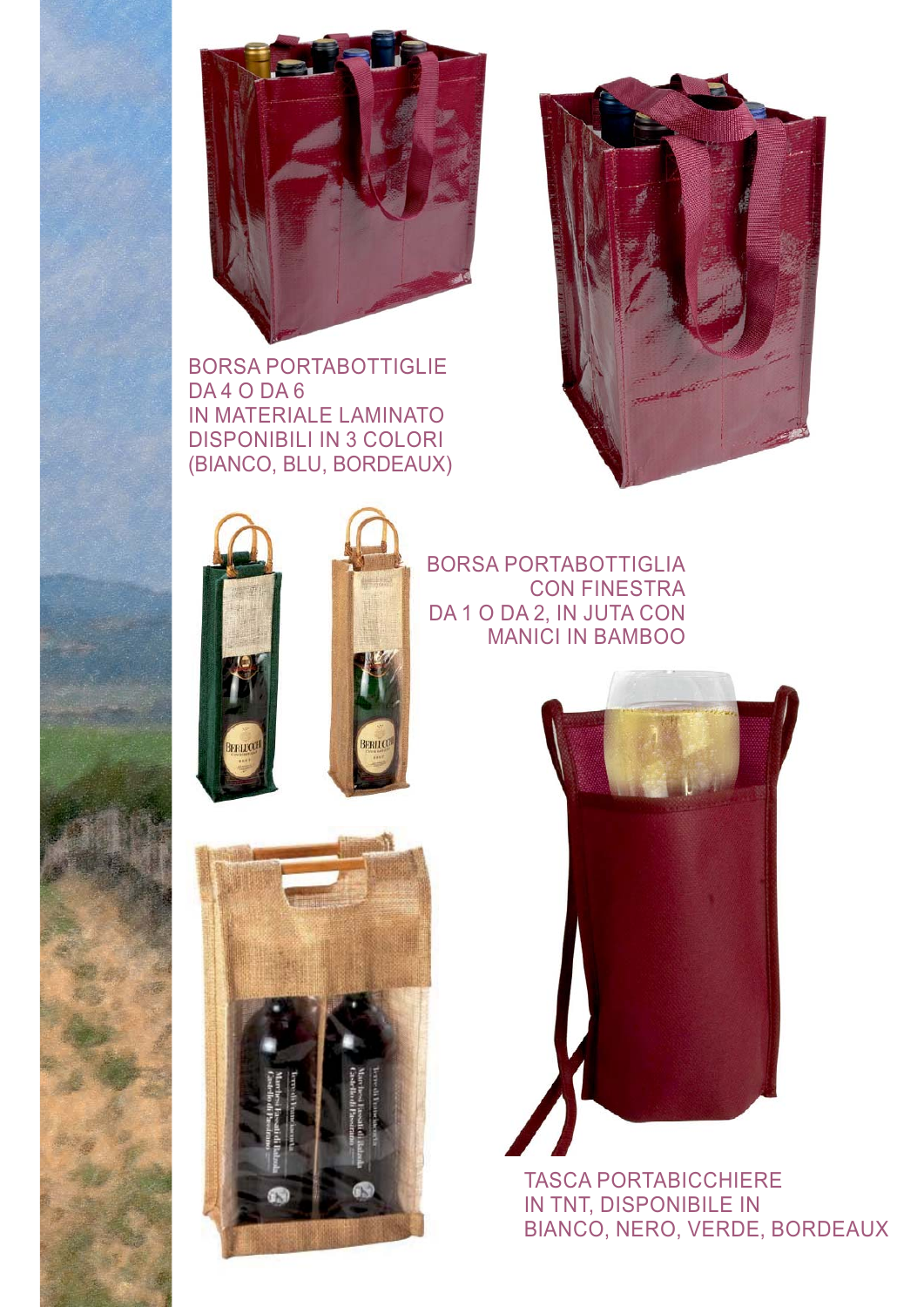#### GREMBIULE 110x90 CM, 65% POLIESTERE - 35% COTONE, 215 GRAMMI, DISPONIBILE IN 30 COLORI





GREMBIULE 60x35 CM, 65% POLIESTERE - 35% COTONE, 215 GRAMMI, DISPONIBILE IN 30 COLORI

**IL PIU' VASTO ASSORTIMENTO** DI GREMBIULI PRESENTE SUL **MERCATO OLTRE 500 MODELLI CON VARIANTI DI MODELLI COMPOSIZIONE TESSUTI GRAMMATURE** COLORI COLORI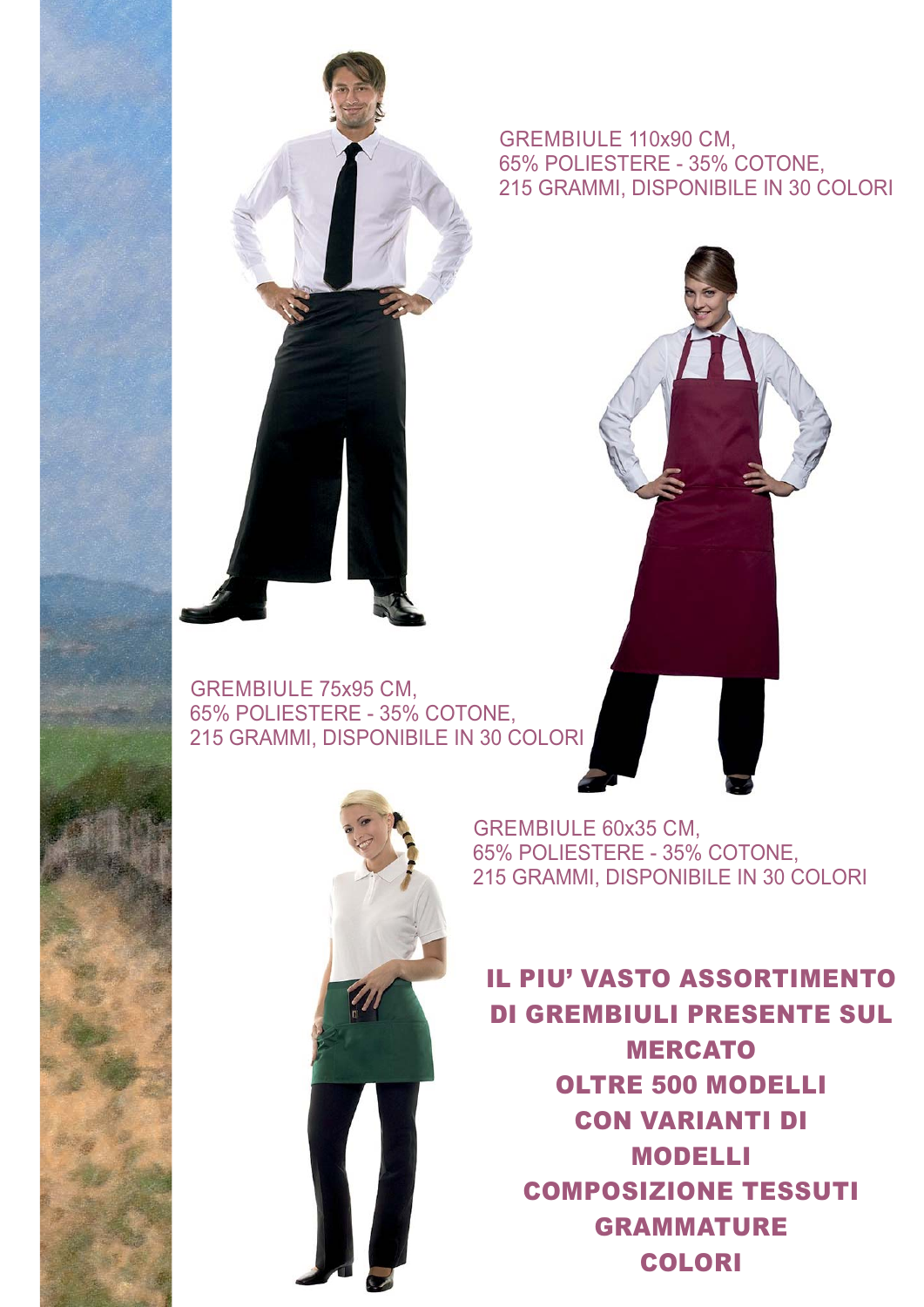OMBRELLO QUADRATO AUTOMATICO 113x113 CM, IMPUGNATURA SOFT TOUCH, DISPONIBILE IN 7 COLORI





OMBRELLO AUTOMATICO MANICO CURVO DIAMETRO 105 CM, DISPONIBILE IN 7 COLORI

IL PIU' VASTO ASSORTIMENTODI OMBRELLI PRESENTE SUL MERCATO, OLTRE 200 MODELLI CON VARIANTI DI SUCH MERCATO, OLDRE 200 MODELLI CON VARIANTI DI COLORI MODELLI, MANICI, TESSUTI, COLORI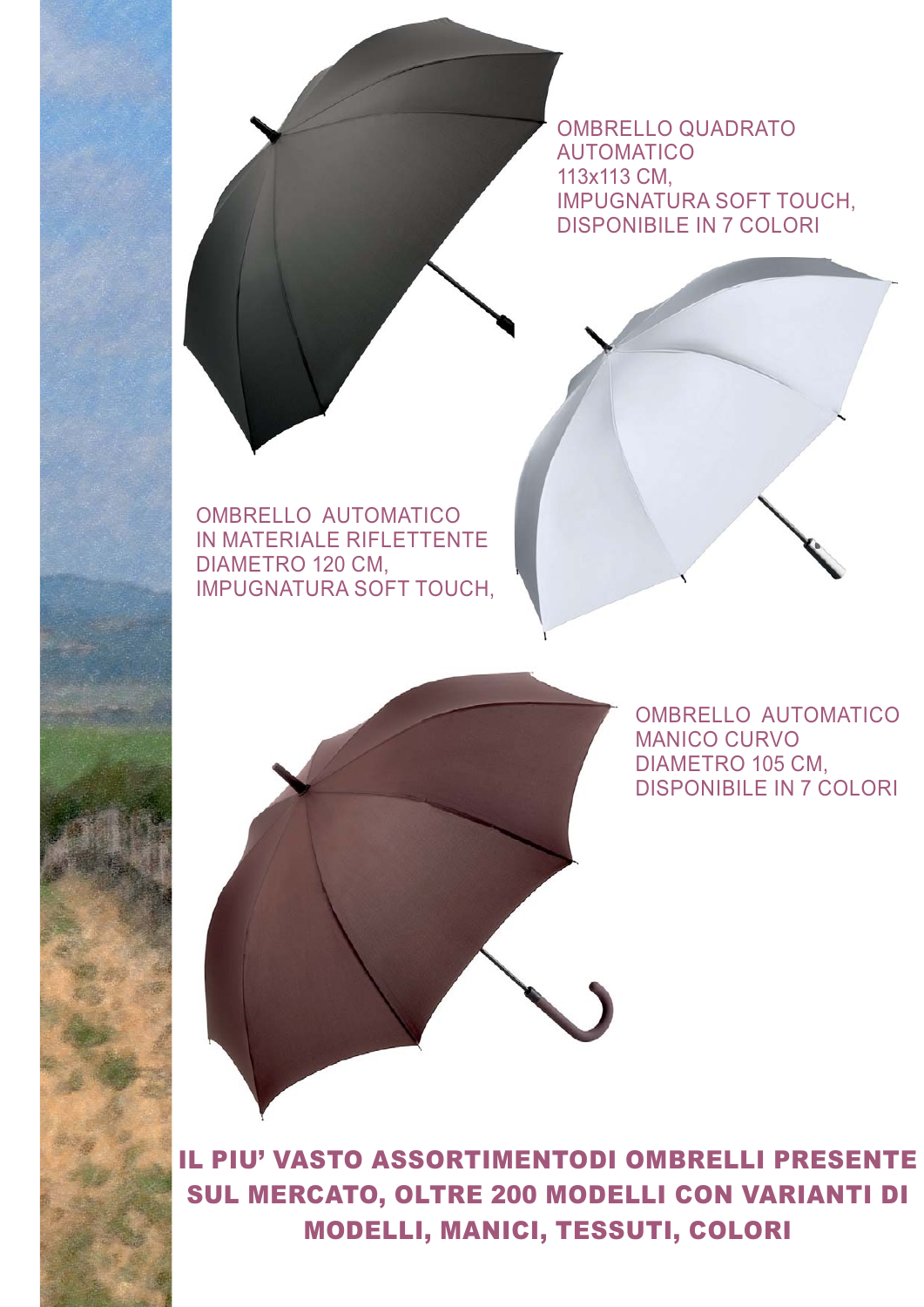CAPPELLINO IN COTONE PESANTE 6 PANNELLI, VISIERA SANDWICH DISPONIBILE IN 18 COLORI

> T-SHIRT GIROCOLLO, MANICA CORTA 100% COTONE, 135 GRAMMI, DISPONIBILE IN 20 COLORI TAGLIE A SCELTA

FELPA DA UOMO CON CAPPUCCIO, COULISSE BIANCA IN CORDA, TASCHE A MARSUPIO, 70% COTONE - 30% POLIESTERE, 300 GRAMMI, DISPONIBILE IN 16 COLORI (ANCHE MIMETICO), TAGLIE A SCELTA

> POLO COLLETTO ITALIA, MANICA CORTA, 100% COTONE PIQUET, 210 GRAMMI, DISPONIBILE IN 4 COLORI, TAGLIE A SCELTA

IL PIU' VASTO ASSORTIMENTO D<mark>I ABBIGLIAME</mark>NTO<br>PRESENTE SUL MERCATO OLTRE 10.000 PRODOTI TRA T-SHIRT, POLO, FELPE, GUBBOTTI, CAPPELLINI CAPPELLINI